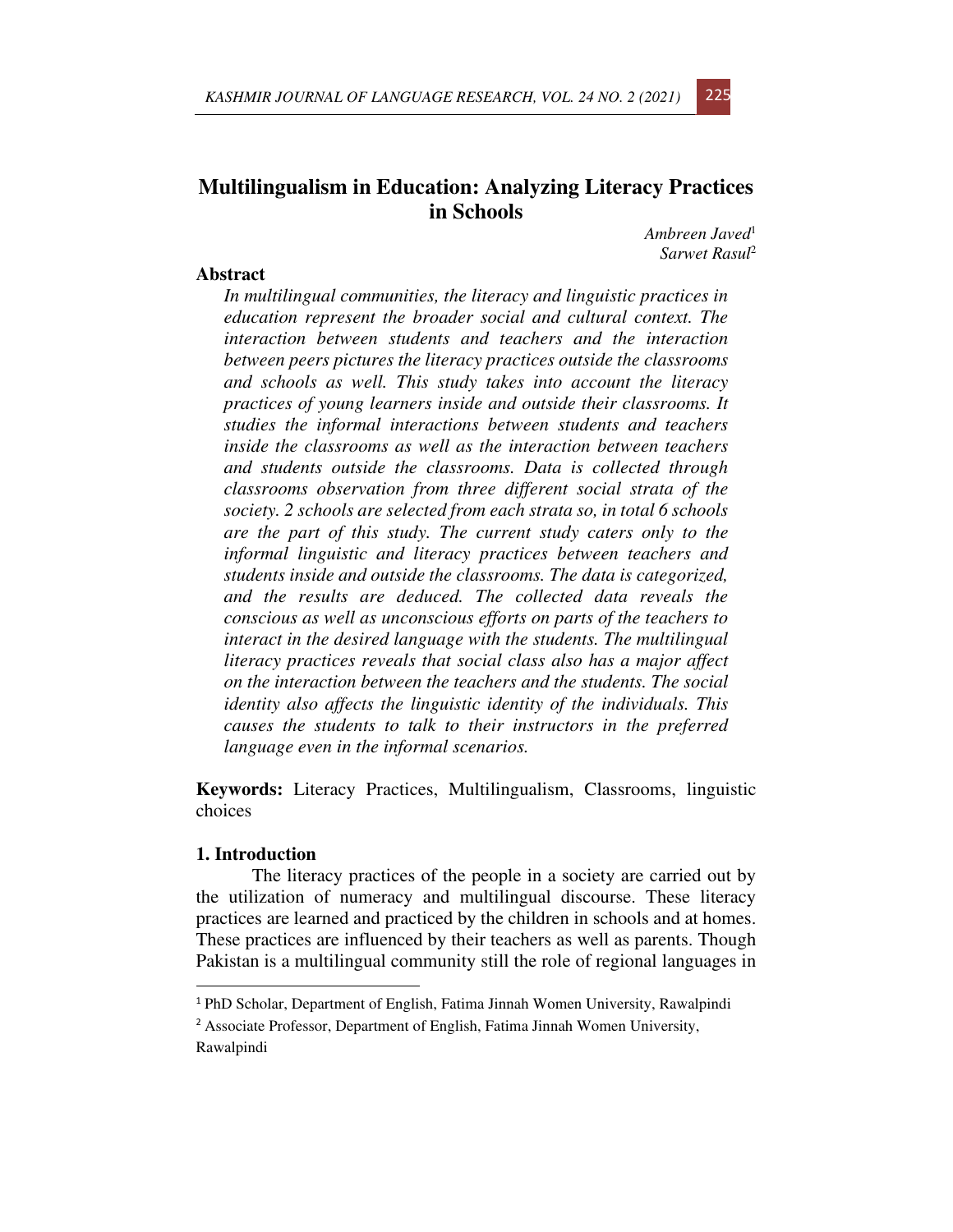the field of education has not been acknowledged. The policy on the matter of medium of interaction is also silent. In the educational institutions the interaction between the instructors and the students is both formal and informal during the whole day. The interaction also takes place inside as well as outside the classroom. These multilingual literacy practices in the schools reflect the larger multilingual community of the country.

### **2. Literature Review**

Literacy practices are internal processes of an individual and simultaneously they are also the social practices that are related to the individuals. Barton & Hamilton (2000) talk about them as "In the simplest sense literacy practices are what people do with literacy" (p.7). In this way literacy practices require a situation, and they are influenced by the social fabric of the society. They are the patterns that are seen in communities as Barton & Hamilton (2000) argue that literacy practices can be understood "as existing in the relations between people, within groups and communities, rather than as a set of properties residing in individuals" (p.8).

Hawkins (2004) believes that as language cannot simply be recognized as the ability to operate vocabulary items in correct grammatical structures, in the same way literacy is not simply the ability to encode and decode print. Literacy makes use of the various modes of text in a vast local or global context making meaning within situated social practices. Literacy practices make use of cultural and social knowledge to make meaning in broader social context. Kumar & Singh (2014) talk about multilingualism and claim "Multilingualism can be described as the application of more than one language by an individual in their communication for multifarious roles" (p.1). In other words, the utilization of various languages is linked with the fulfillment of a variety of roles in the society. Kumar & Singh (2014) are of the view that for the transmission of knowledge, thought, and ideas to the learners for education, communication is vital. This according to Kumar & Singh (2014) establishes the fact that

only use of single language for communication in educational process cannot be successful to the learner and the source and bilingual and multilingual environment is spread at different level of education system. Thus multilingual skill is necessary for the learner as well as the source or the teacher.

(p.1)

So, it is emphasized that in a bilingual atmosphere, the necessity of understanding more than one language is essential for the student as well as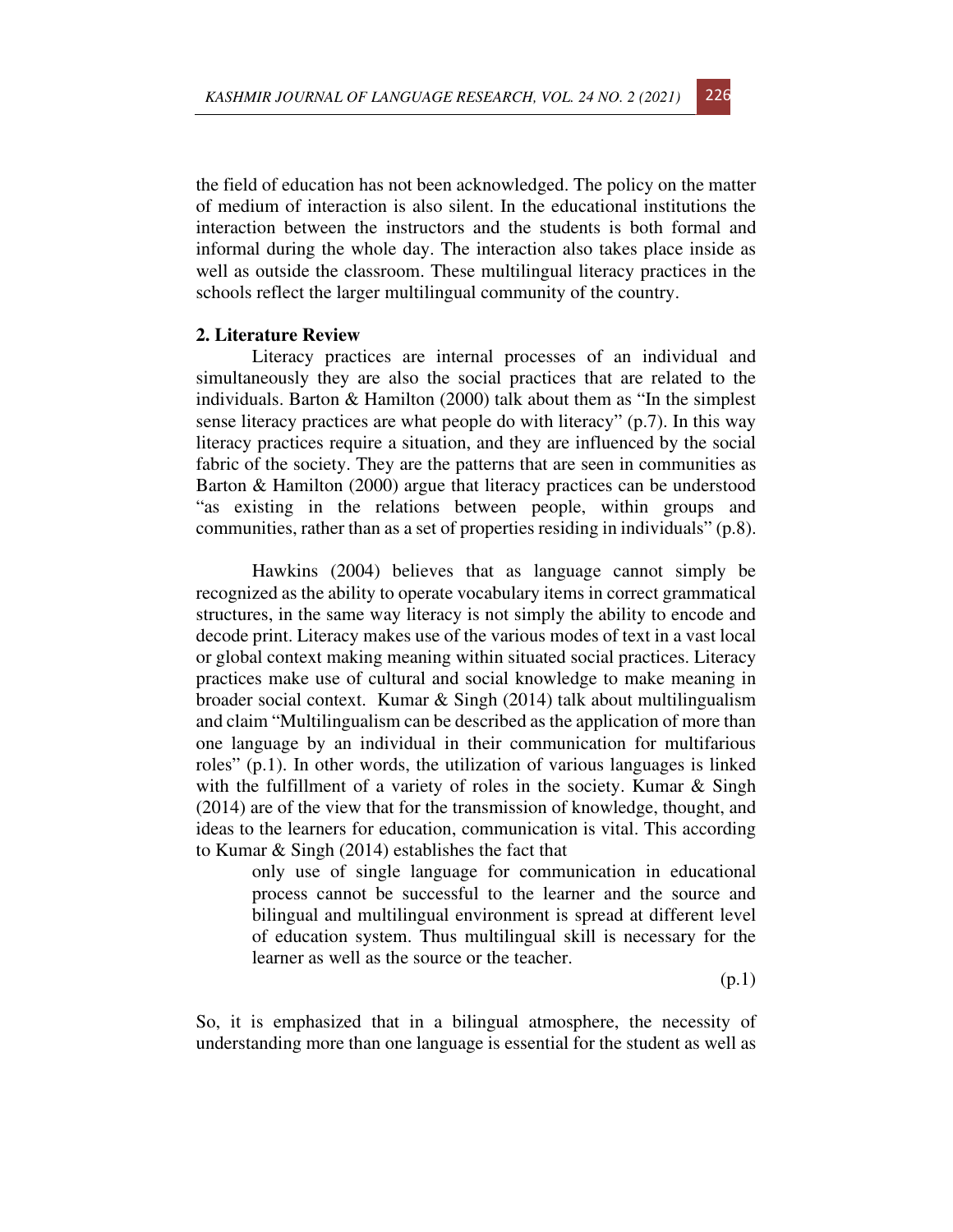the instructor in order to work appropriately. It can be said that in a multilingual community knowing more than one language becomes a requirement. In multilingual contexts, the multilingual literacy practices are employed by the individuals to work properly. These literacy practices are also developed in order to satisfy numerous social responsibilities. Homes as well as educational institutions help in the development of these multilingual literacy practices. It can be claimed that the language and the culture of a community in which that language is spoken are in a close relationship as Sirbu (2015) says "They are inextricably related, so that one cannot understand or appreciate the one without a good knowledge of the other" (p.406). This connection between the culture and language can also be noticed in the classrooms as they are also a component of the bigger culture and portray the practices that take place in the larger social context. So, the classrooms are an example of the society as they operate similar to the wider society. The multilingual literacy practices that are being depicted and performed in the classrooms represent the multilingual literacy practices of the larger society in general.

For the purpose of meaning making observing the phenomenon of multimodality starts the debate that the spoken is only one of many modalities and that this modality has been advantaged in the training of literacy. The procedures of the production of text and desktop computers have made it easy for the teachers to combine images, movement, sound, spatiality, and signal. The production of these texts for the purpose of multiliteracies and multilingual literacies has broadened the scope of teaching and learning. Billings & Gomez (2001) claim

"Today teachers walk into urban classrooms with children who represent an incredible range of diversity. Not only are there students of different races and ethnicities but there are students whose parents are incarcerated or drug-addicted, whose parents have never held a steady job, whose parents are themselves children (at least chronologically), and who are bounced from one foster home to the next. And there are children who have no homes or parents".

(p. 14)

Since classrooms represent the larger community, they also practice the practices that take place in the larger communities. The processes and prejudices that exist in the society are all portrayed in the classrooms. Blot & Collins (2003) assert "Recognizing the interrelatedness of text, power and identity is unavoidable when one turns to investigate the relation of colonizer to colonized. Colonial encounters, from their inception, were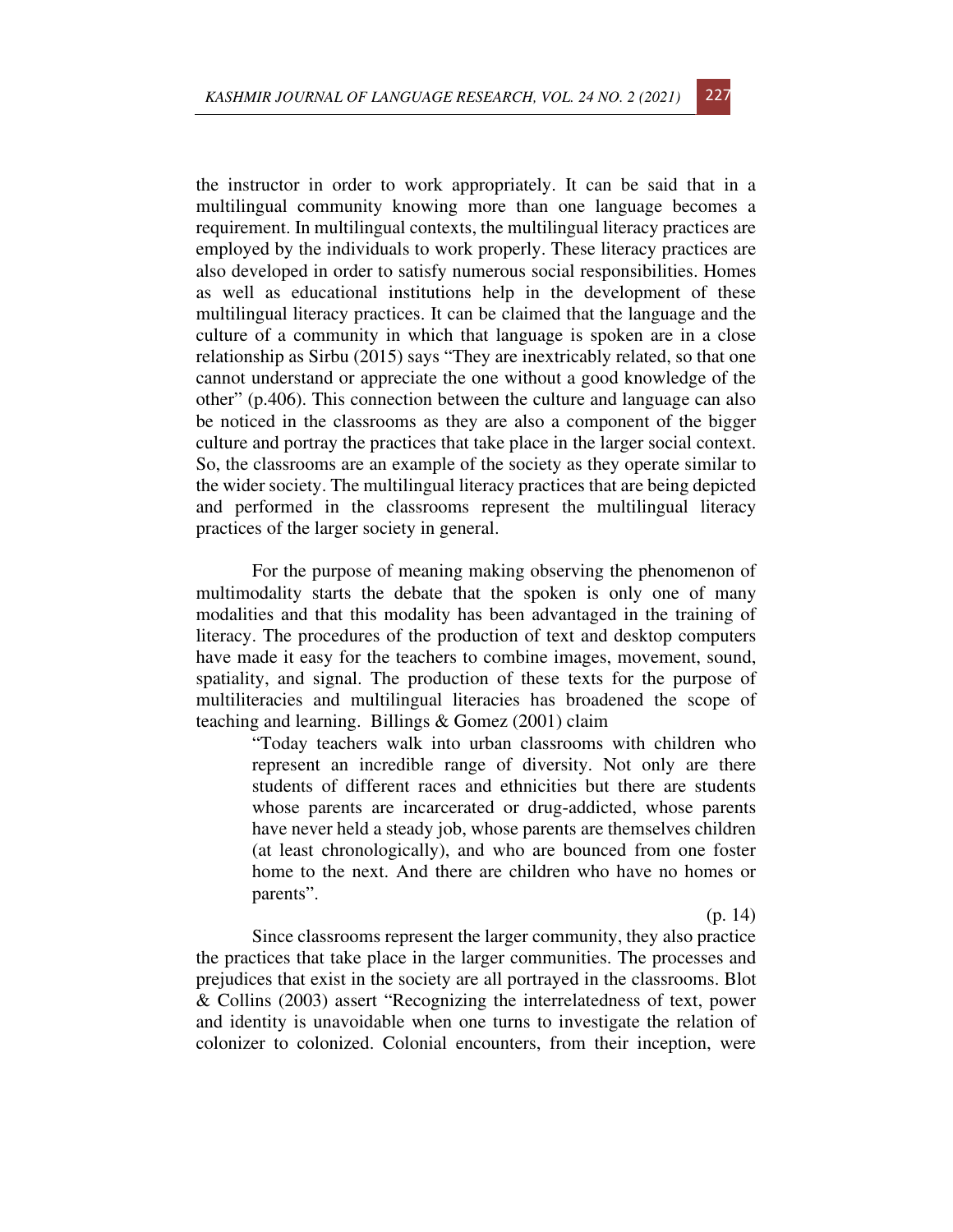marked by a clash of unequal powers engaged in struggle." (p.121) and so in colonized societies, classrooms also depict the colonial mindsets and colonized concepts.

In Pakistan the educational policies, since the creation of the country, are silent about the medium of instruction in the educational institutions. Though Urdu has been declared as the national and English an official language of the country still it leaves a lot of space for the inclusion of regional languages in the field of education. Since the presence of regional languages has not been acknowledged so the discourse of education revolves around only two languages and those are English and Urdu as Siddiqui (2016) asserts that the makers of the education policy in Pakistan confronted the subject of language and its part in education. Rahman (1999) describes that the cardinal point of the first educational conference 1947 was to make Urdu the lingua franca of Pakistan.

Rahman (1999) further asserts "Urdu was given so important a place for political and psychological reasons" (p.67). There is a political reason for this and the explanation is that Pakistan was a multilingual community and the governing leaders of the state used Islam and Urdu as a method to unite the population. The purpose of doing this was to create the national identity as Pakistani and to lessen the risk of ethnic identities to deteriorate or disintegrate the state. Rahman (1999) discusses the similar issue and states that "the choice of medium of instruction, an aspect of status planning, is a political matter" (p.88). Since Pakistan as part of the subcontinent was ruled by British before independence so, English was looked upto as the language of the educated and the elite. Where Hindi was associated with the ideology of Hindus, there Urdu represented the identity of the Muslims who were struggling for Pakistan. Siddiqui (2016) states that language remained a contested issue even after the independence of the country, giving birth to various questions of choosing a state language, status of English language, use of the regional languages and medium of instruction.

#### **3. Materials and Methods**

The current research takes into account the multilingual literacy practices of the young learners in the Pakistani schools. The study deals with literacy as a social practice being observed in the Pakistani schools and it investigates how these literacy practices are embedded in broader social goals and cultural practices. Data (literacy practices) is collected from real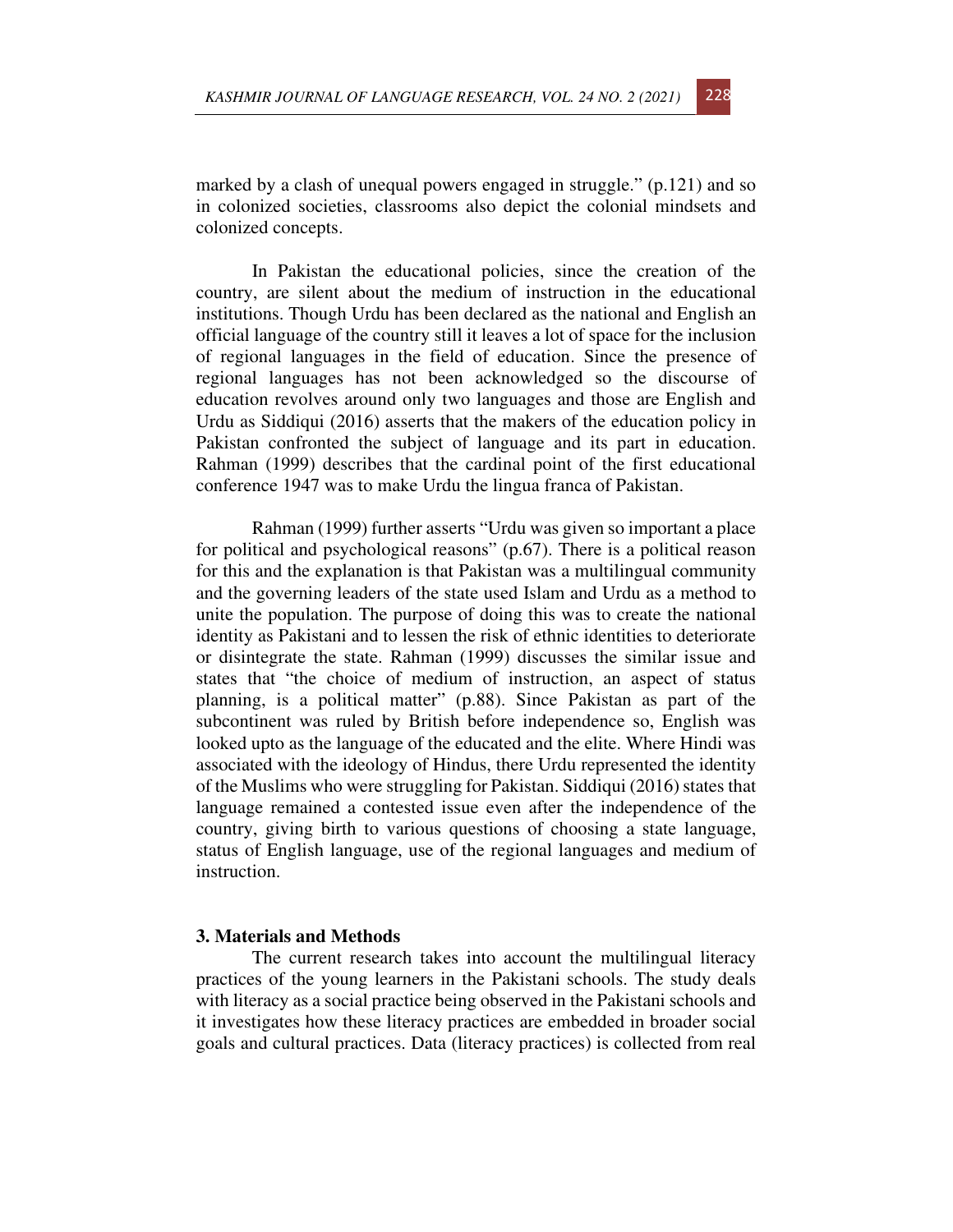social life i.e classrooms. The data is collected by non participant observation from the classrooms. The tool for data collection is observation. Observations are done at three different identified social strata of the schools in Rawalpindi city. 2 schools are selected from each identified social stratum. Thus the categories are

1<sup>st</sup> Identified Social Stratum: Fee below 2500 rupees per month approx. 2<sup>nd</sup> Identified Social Stratum: Fee rupees 6000 & above per month approx.

The practices at school include both, the activities and practices of learners inside the classroom and outside the classroom. This includes

- Games that are played inside and outside the class
- Student-teacher interaction inside and outside the class

The theoretical framework to provide the underpinnings for the current study is Barton & Hamilton's (1998), (2000), (2005) theory of literacy as social practice. The theory outlines six propositions about the nature of literacy

- 1. Literacy is best understood as a set of social practices; these can be inferred from events which are mediated by written texts.
- 2. There are different literacies associated with different domains of life.
- 3. Literacy practices are patterned by social institutions and power relationships, and some literacies become more dominant, visible and influential than others.
- 4. Literacy practices are purposeful and embedded in broader social goals and cultural practices.
- 5. Literacy is historically situated.
- 6. Literacy practices change, and new ones are frequently acquired through processes of informal learning and sense making. (p. 8)

By adapting the theoretical framework, the collected data is divided into the following category.

Category A: Informal Interaction Between Teachers and Students Inside the class

Category B: Informal Interaction between Teachers and Students Outside the class

### **3.1 Transcription Key**

Since no standard symbols are available for the transcription of Urdu data, mainly Kuchru, (1978) has been followed, however, due to the disparities of Urdu and Hindi pronunciation it was modified to suit the needs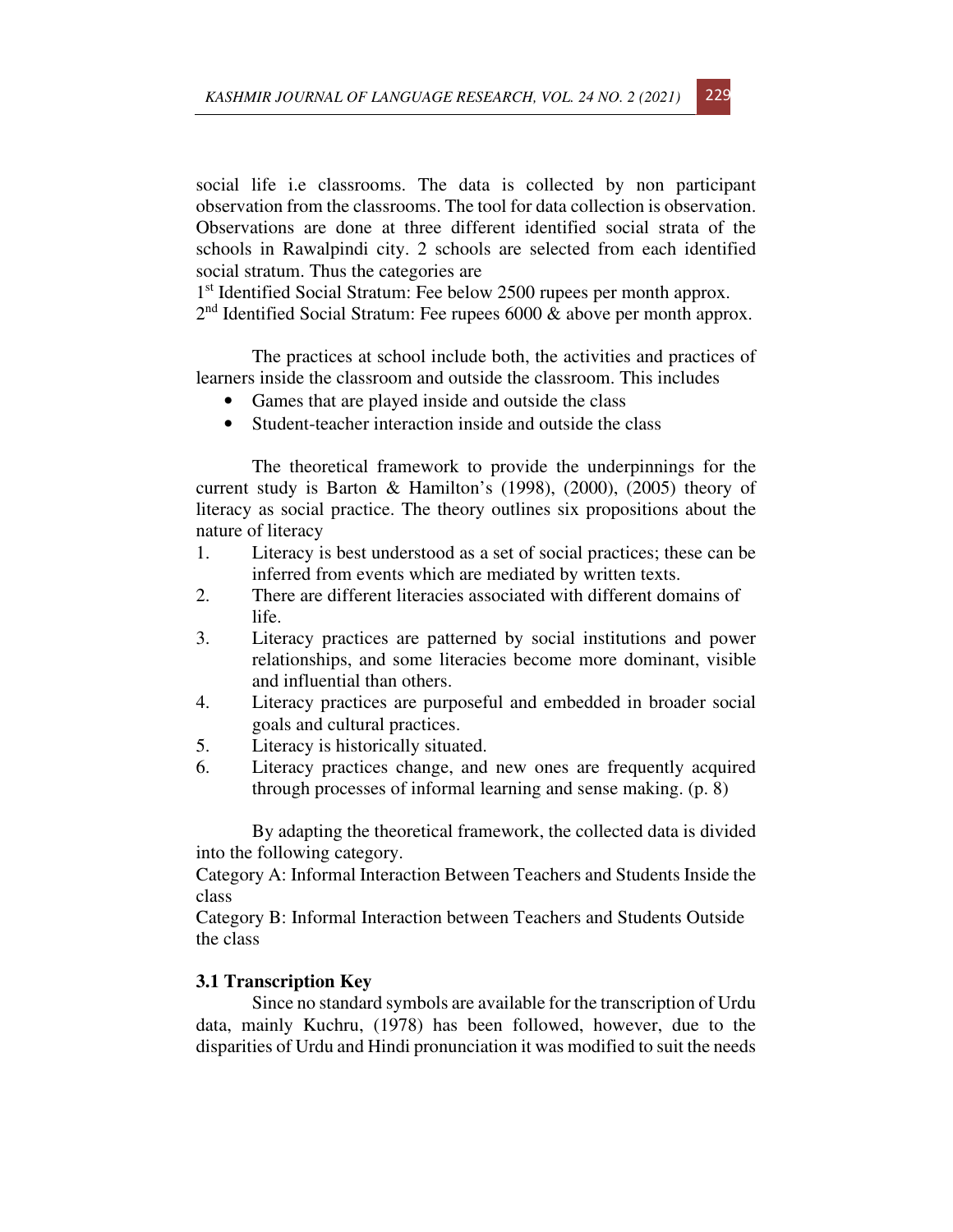of the present research. Following points should be kept in mind while going through the transcription.

- i. All the Urdu words are italicized in the text to distinguish them from English words. So, for instance 'is' refers to the English auxiliary, while *is* in the italicized form refers to the Urdu equivalent of 'this'**.**  In the same way the word *pass* in *pass jana hai*, is not the English word pass, rather it is the transcribed form of Urdu equivalent of near. But if it is written as pass it is English verb.
- ii. Similarly 'say' is English verb whereas *say* is Urdu preposition. In the same way key is a noun in English but *key* in Urdu *key* note book is Urdu preposition showing the possessives.
- iii. The text has certain words that have the same pronunciation in both the languages such as chocolate, pencil, class, board. They are not italicized in the text. Though the Urdu equivalent of the word black board exists but it is not used in the everyday conversation so board is also included in the list of words that are pronounced in the same way in both the languages because board is also written as board in the everyday written text instead of its Urdu equivalent due to the globalization.
- iv. Spellings are written as c-l-a-w-s with a hyphen to separate each alphabet as the students pronounce each alphabet separately after the teacher.
- v. Proper nouns such as the names of the people are not italicized in the text. So, the names of the students even though they occur in between the Urdu text are not italicized. For example the names of the students like Manahil, Easa, Moiz, Taha, Amna, Hamza, Khubaib, Abdullah, Saad, Talal, Mustafa etc are not italicized in the text.
- vi. The Arabic script is transcribed in the same way as the Urdu text is transcribed in the data. The Arabic script is not transcribed in the Arabic way of transcribing the text instead it is written in Roman Urdu. The Arabic text is also italicized in the data.

### **4. Discussion**

# **4.1 Category A: Informal Interaction between Teachers and Students Inside the class**

In all the three identified social strata the informal interaction between students and teachers inside the class took place.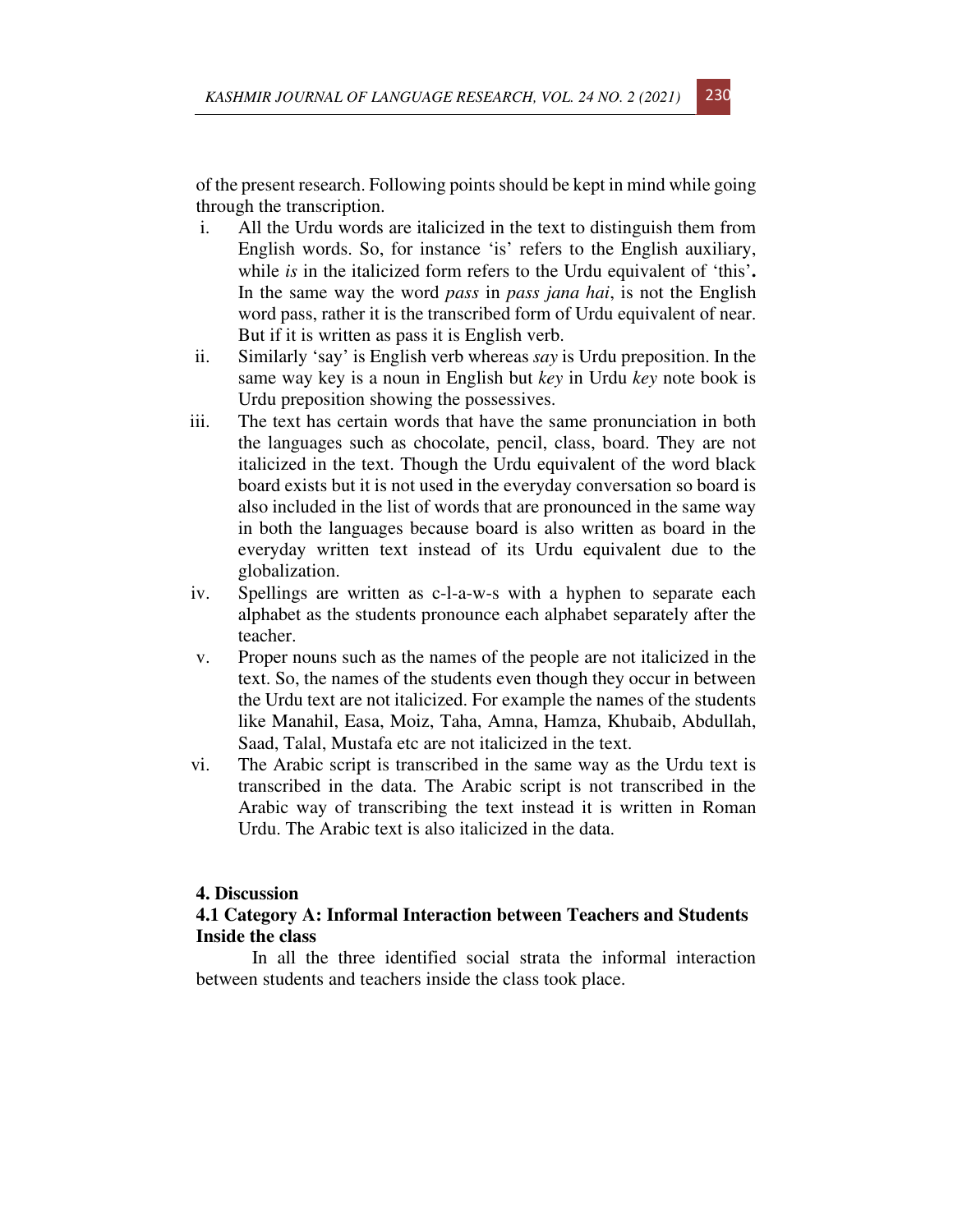#### **a) First Identified Social Stratum**

In the first identified social stratum there was very little teacher student informal interaction inside the class since teachers and students do not share much about each other. Moreover the students were not friendly with the teachers. However there are few instances of this interaction. As the rest of the students have completed their work and waiting for their break time few of the students were still working on their worksheets so the teacher talked to them.

Teacher: *Chalein jaldi* finish *karen. Jo* finish *karay ga wo bahar jaey ga. Ap nai jana hai na bahar.*  Student: *Ji, kr liya hai khatam*.

The above mentioned interaction took place in Urdu language with the word finish as the only code mixed element in the Urdu sentence. The student has replied the teacher *Ji* which is a formal reply in the Urdu language to someone elder in the society. The *na* used in the exchange has made it an informal interaction.

Another student teacher verbal exchange took place in the following way as she says:

Student: *Mein ne na raat ko khawab dykha tha*. Teacher: *Khawab dykha tha?* Student: *Phir mujhy neend nae aai.* Teacher: *Tu* mama *k pass jana tha*. Student: *Mujhay bhai saudia lay k jar ha tha* motor cycle *pay*. Teacher: *Aapi ko nae sunaya ye khawab*? Student: *Aapi soi hui thi*.

The above mentioned exchange of informal information took place in the Urdu language with no code mixed elements. The teacher and the students converse easily in the Urdu language with no code mixing.

In the following example the teacher talks about the weather outside and the students joined in to talk about the weather as well.

Teacher: *Aj tou bahar* rain *ho rhi hai, kitna piyara mosam hai na*. Student: Mama *kehti hein barish ho rahi hai, chatri hai. Meray pass hai chatri, Esha k pass choti si chatri hai*. Teacher: *Jannat ap itni baatein krti hein subha subha. Ghar me b itni baatein krti hein*?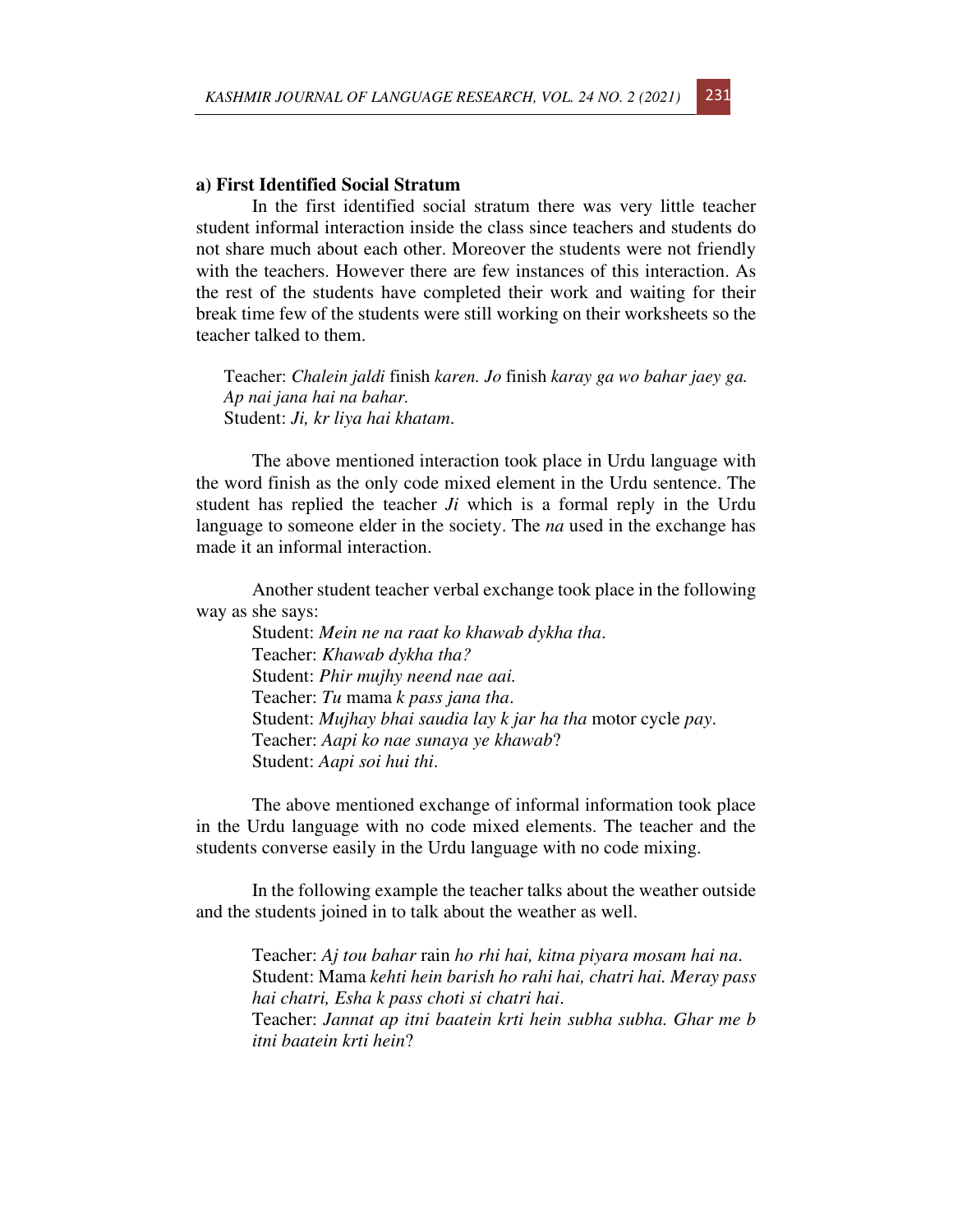In the example mentioned above the teacher has deliberately used the word rain in order to tell the students that they have to call it rain and not its Urdu equivalent word. That is the way students remember and use the vocabulary items that the teachers want them too. The interaction is in the Urdu language with rain as the only code mixed word of the English language into the sentence of Urdu language.

#### **b) Second Identified Social Stratum**

The informal interaction between teachers and students in the second identifies social stratum took place in quiet detail. Teachers and students talk to each other in greater frequency as compared to the first identified social stratum. This is evident in the following examples.

Teacher: Who is wearing warm clothes from inside? Who is wearing a high neck?

Students: Ma'am I am wearing. Ma'am I am wearing.

Teacher: Who is wearing color jackets? One, two, three. O no, Ma'am Subrina is going to cut your marks now. She will say there are 4 students who are not wearing proper uniform. Ma'am *kahen gi ye tu in k* marks *katnay chaheay hein*. Do you want a golden star for your class? Students: Yes. (collectively)

Teacher: *Agar hamari* class *ko* golden star *milay ga* then other teachers will come and see and they'll say wow they are so good. They are wearing proper uniforms. They are not crying, they have good mood. Show me your smiley faces.

The students made the smiley faces.

Teacher: Good. I saw it in the camera *ghar ja k kuch bachoun nai* uniform *utar k aysy* throw *kiya tha aur unhoun nai garm kaprey b nahi pehnay*. Why didn't you wear the warm clothes? *Kuch bachoun nai sweaters q nae pehnay*? Mamas *ko tung kr rhy thay*. Ummmm I don't want to wear *me nai nae pehn'na*. I could see. *Thoray thoray bachay hein, me oun ka naam nae loun gi* but after going home you are not going to say that. *Ap nai garam kapray pehn'ny hein*. Ayesha *apki shakal sai mjy nazar aa rha hai*, you said that? Hain na? *Ap nai ghar ja k sweater utar di thi na, socks b utar di thi*? You know how cold it is? *Abi ap log sub bemar huay thay* last month. *Hain na? subko khansi hui thi*. You will again fall sick. *Jb ap bemar houn gay tu galay me dard hogi. Achi baat tu nae hai na? jb bachae bemar ho jain to khela b nahi jata* that's so boring, *kitna* boring *ho jata hai, maza b nahi ata phir*. And we have two functions in school *phir us mai* participate *kaisey kerain gae? Haina na. agr bemar ho jaen gy tu kysay* participate *karein gy?*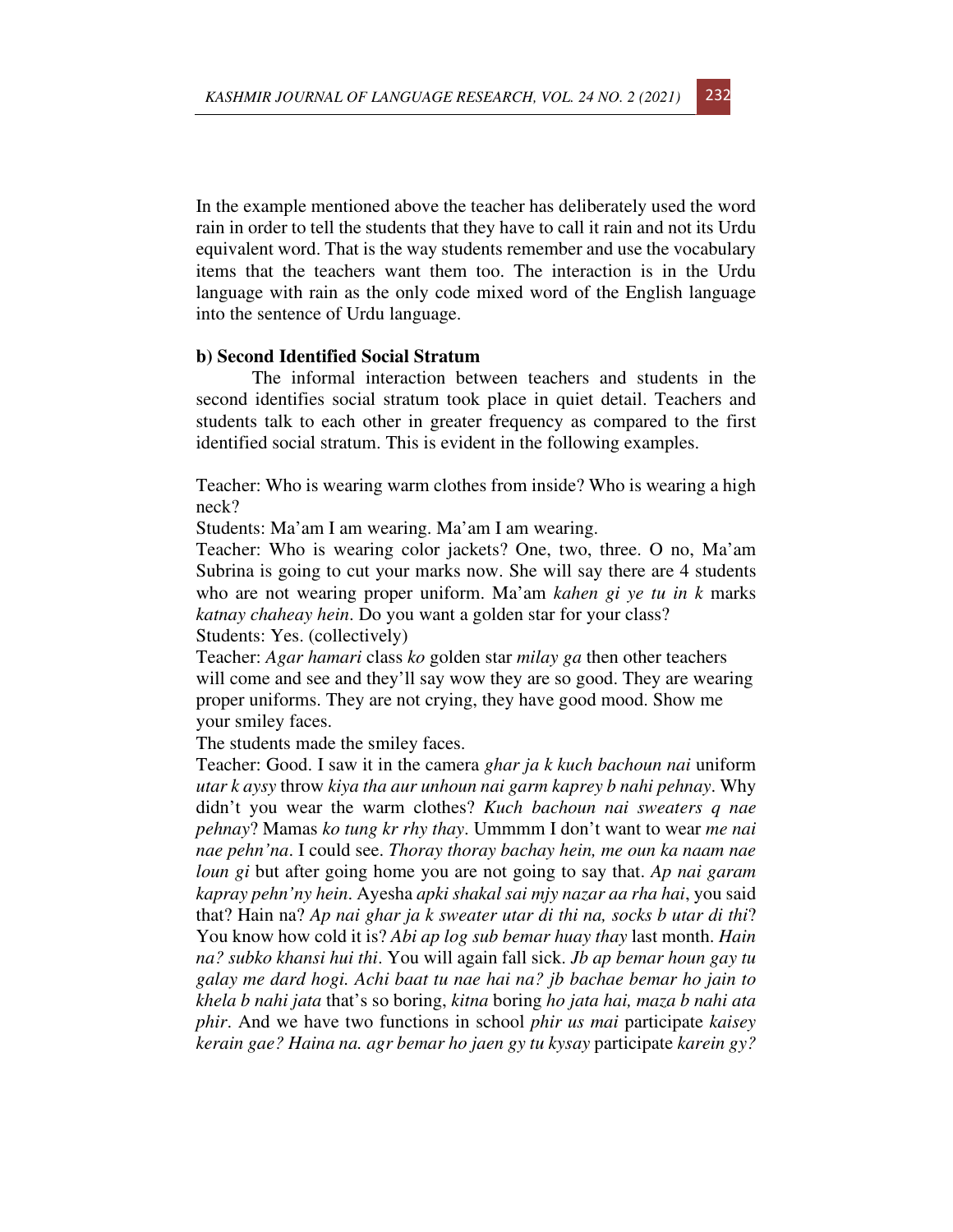In the above mentioned example, of the interaction between teacher and students is bilingual with the greater frequency of the English language. It is notable that the students have replied in the English language as the reply consists of the usual responses to the teacher. The interaction started in the English language and then it moves towards the bilingual conversation. The purpose of using bilingual discourse is to make the students understand the things the teacher is mentioning in the conversation. However interestingly as compared to the conversation in the first identified social stratum instead of code mixed vocabulary items in the Urdu sentences, the above example has code switched structures. Though the teacher has used few code mixed vocabulary items but the major part of the conversation has complete sentences in one language followed by a complete sentence in another language. The discourse is mainly comprised of English and Urdu languages. This is due to the fact that the teachers require students to understand their discourse as well and to give them the input in English language is also necessary so it results into a bilingual discourse with higher frequency of English language. The tone of the discourse is informal which is clearly depicted by the Urdu expressions *Haina na* as it is not an expression in the standard or written Urdu.

The other interaction took place when a student came late in the class because she was sick, the teacher had an informal dialogue with her as she asked her about her health. The interaction again takes place as a bilingual interaction with code switched patters.

Teacher: Manahil *betay* mama *neychay hein?* She is waiting? The student replied yes with her head nod. So the teacher continues the conversation and addresses her as follows: Teacher: How are you now? *Apki tabeat theek hai ab*? Ok come here so that we can complete the work. *Phir ap mama k sath chali jana*.

### **c) Third Identified Social Stratum**

In the third identified social stratum the instances of the informal interaction between students and teachers takes place in the following way. In the following instance upon the arrival of the observer in the class a student asked the teacher: Student: Ma'am are you be out today? Teacher: No, I'll be in class. Student: Ma'am Amna going out? Teacher: No.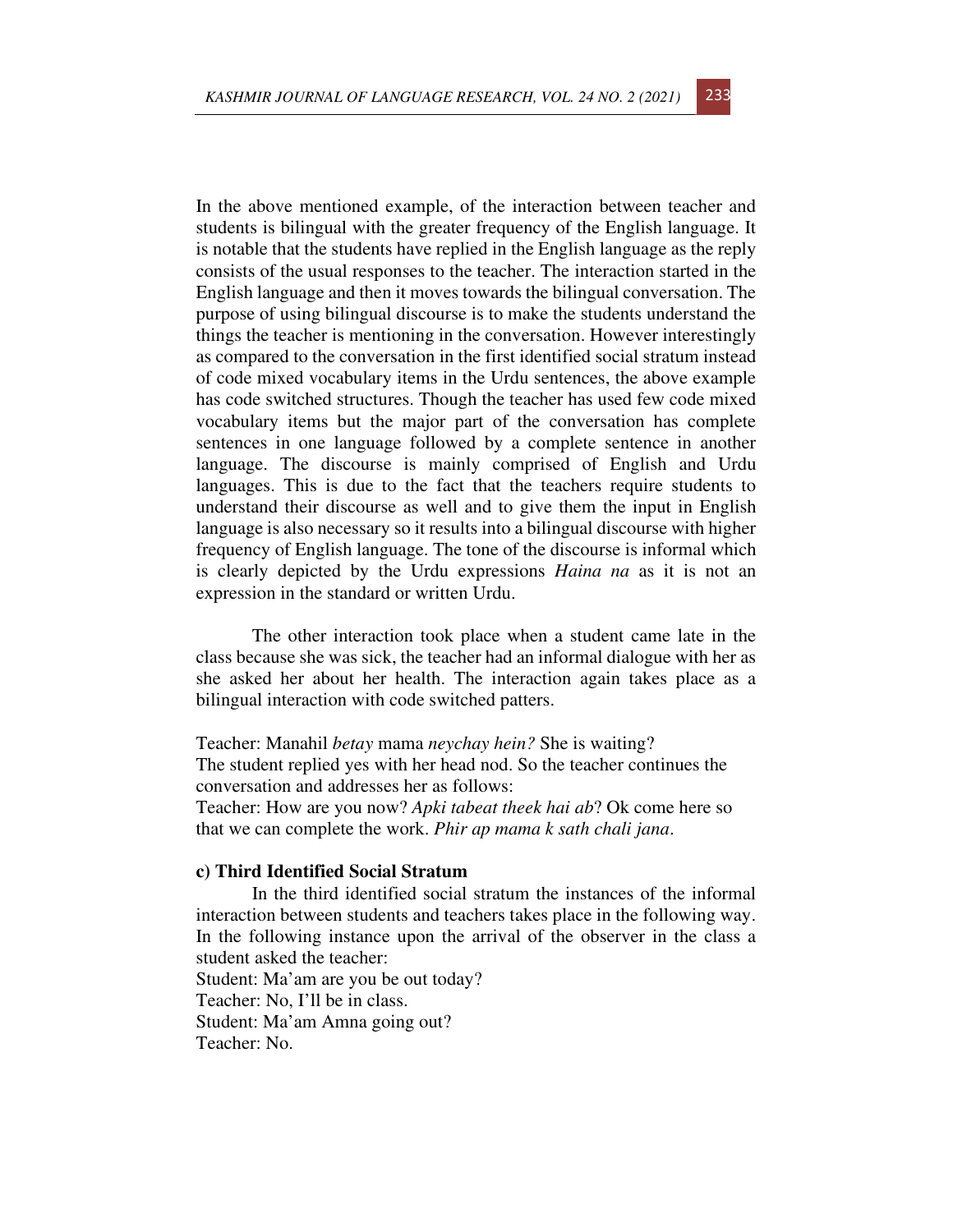Interestingly the student has asked the teacher in English language and the teacher replied in the same language as well. Few other instances of informal interaction between teachers and students are as follows. The teacher asked the students about their weekend activity and the conversation prolongs.

Teacher: How was your weekend? Students: Good. Teacher: Good? Ok. What you did on weekend? Did you go somewhere? Student 1: I don't go anywhere. Student 2: I go to park. Teacher: I went to park Manahil. Student 3: I go to centaurus. Teacher: I went to centaurus. Student 4: I went to Mc. Donalds. Teacher: You know I also went to Mc. Donalds on Friday. But two days I took rest. Student5: Ma'am I too went to Mc. Donalds. Teacher: What did you eat there? A burger or an icecream? Student 5: I eat burger. Student 6: I went for ice cream.

In the above mentioned example, the teacher has initiated the conversation in English and the students respond in the same language. However the teacher corrects the grammatical mistake the students make and then the others have picked up the corrected grammatical structure. One of the students interrupts the teacher and asked

Student: Ma'am, have you eaten Chicken *Tikka*? Teacher: Yes on Sunday night I went to the restaurant and ate it. There was another interesting exchange between teacher and the students inside the class as the student demands a blank paper. Student: Ma'am can you give me a paper? Teacher: What do you need paper for? Student: I have to write my mama's number and give it to Shaheer. Teacher: Do you know her number? Student: Yes. Teacher: Why do you want to give her number to Shaheer? Student: He will come to my home. Teacher: OK. I'll give you paper at the end of the day.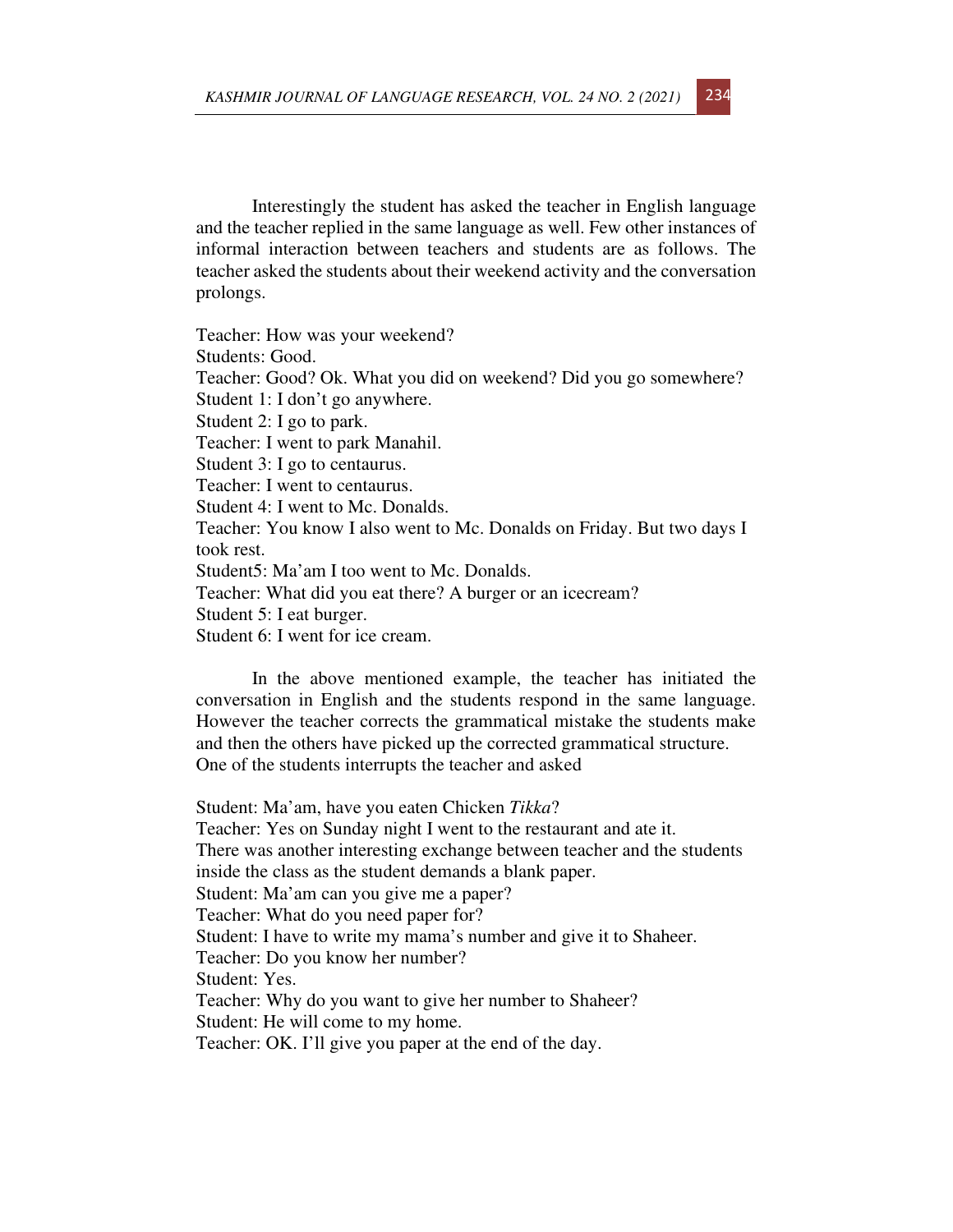In another instance the teacher asked the students to inform their mothers about the cancellation of the open day as it turned out to be an interesting interaction.

Teacher: You are going to tell mama that open day is cancelled on Saturday.

Student: Why Ma'am?

Teacher: Because of rain.

Student: I'll have fun with my *nano*, she is coming on Saturday.

The word *nano* is used for the maternal grandmother in Urdu language and is an informal word to address the grandmother. The word shows love and warmth associated with the relation of maternal grandmother.

## **4.2 Category B: Informal Interaction between Teachers and Students Outside the class**

### **a) First Identified Social Stratum**

The teachers did not accompany the students outside the classroom. The students were just allowed to go out for a selective period of time either to drink water or to go to the washroom. The students went out for the break downstairs where there were swings in a small area near the gate. The students do not go out every day on the swings during the break time. Even if they go out on the swings they are not accompanied by the teachers. So in this way there is no interaction between teachers and students outside the classroom. No teacher is present with the students at the swing area as well. It is just the guard who is standing at the gate that he looks after the students if they go in that area.

#### **b) Second Identified Social Stratum**

The class teachers accompany the students during the break time. Class teachers accompany the students during the music class as well. Students from the schools of the second identified social stratum also have a games period where they are accompanied by the games teacher.

The first instance of the informal interaction between teachers and students is from the break time. During the break time as the students went out to play in the playing area they saw a lady bug and the ones who saw the lady bird called their friends and all of them gathered around the lady bird as their teacher talks to them.

Students: Teacher see ladybug.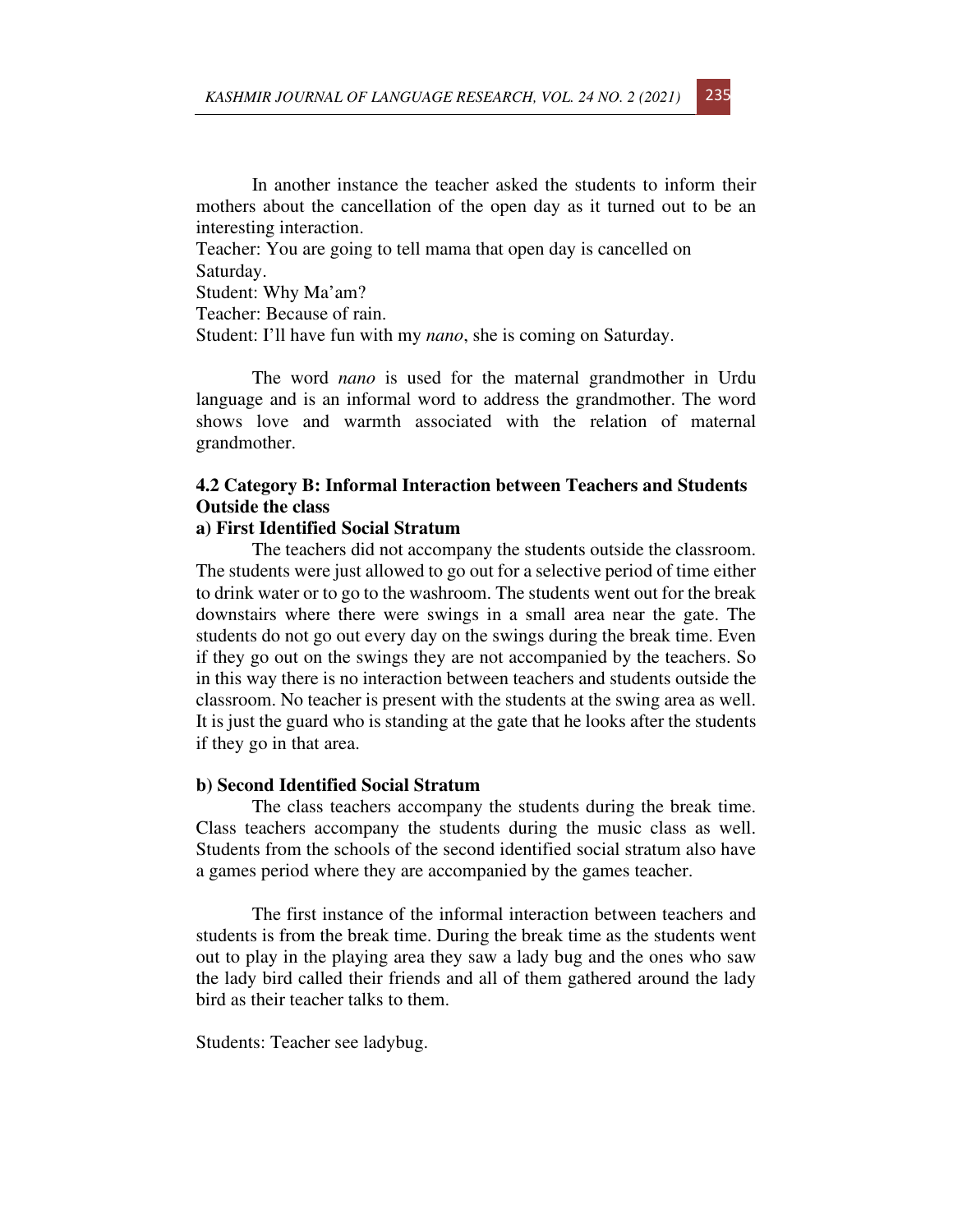Teacher: *Beta* ladybug *pareshan ho rha hai*, stand up all of you, leave the lady bug, *chor dein usay*.

So the students moved aside but when the students again gathered around the lady bug and place their fingers in front of the insect, one of the teachers talks to them as:

Teacher: *Betay ap* walk *kr rhy ho koe ap k samnay aa k khara ho jaey tu ap pareshan houn gy na*. This is baby lady bug. Student: This is baby ladybug? Teacher: Yes, so let it walk, don't touch it just watch it. *Dykho wo kysy*  walk *kr rha hai*. Student: Teacher *hamary* garden *me b aya tha lady bug*. Teacher: Ok. Betay let lady bug enjoy the break. *Lady bug ki b* break *hai*.

In the above example the interaction between the teachers and students is bilingual. The interaction has more code switched patterns as compared to the code mixed elements. The students' language has code mixed vocabulary items as well. They all are aware of the use of all English vocabulary items like walk and garden even if a sentence is in Urdu language.

#### **c) Third Identified Social Stratum**

The instances of informal interaction between teachers and students outside the class in third identified social stratum are also present. The first instance is of the morning time when the coordinator is greeting the students as she is standing outside the Montessori block.

Co-ordinator: Hello. Good Morning pretty. Where were you? We missed you. Did you miss your teacher and your friends?

Student: Yes.

Co-ordinator: Give me high five. (The student gave her high five). Good. Co-ordinator: Good Morning handsome. How are you? Good?

The student nods his head.

Co-ordinator: Good Morning Amna. You are looking princess today. It's your birthday today?

Student: Yes.

Co-ordinator: You are wearing such a nice dress. Give me high five. (The student gave her high five)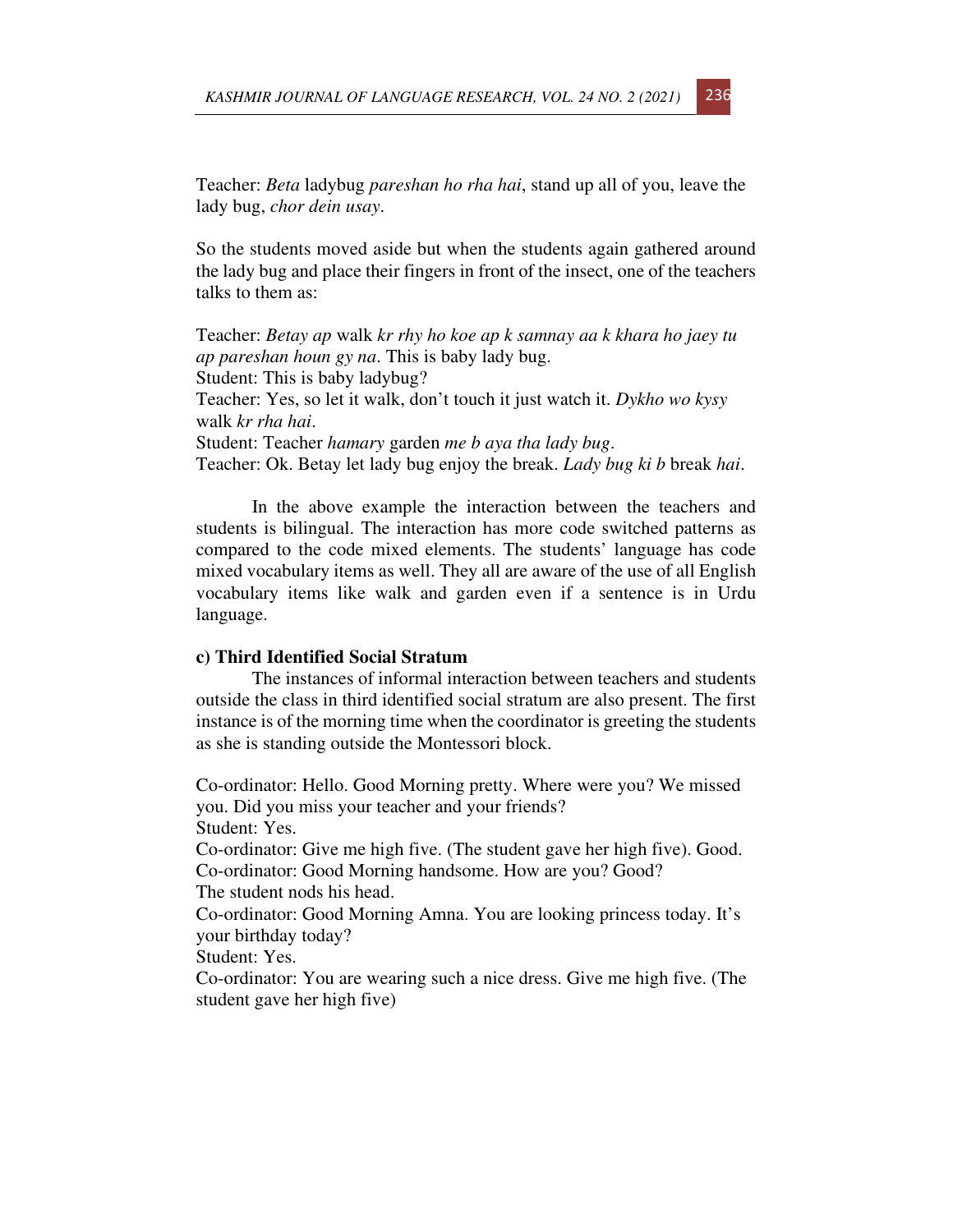The analysis of the data reveals that there is very less teacher student informal interaction inside as well as outside the classroom in the first identified social stratum. This is due to the fact that the social interaction in the first identified social stratum is very less. Students are considered to respect the teachers and the teachers have lesser informal interaction with the students. Most of the time inside the classroom is spent in memorizing or studying the lesson given by the teachers. The teachers are also very less interested in talking to the students in an informal way. This may be due to the reason that the teachers are professionally stressed, and they are not in the habit of treating students in an informal way. Another reason is that students are hesitant to talk to the teachers. The teachers are strict enough and this has made the students hesitant to interact with the teachers. The students do not go out in the first identified social stratum and in this way they do not interact with the teachers outside the classroom as well. The only instance of outside the classroom activity is the morning assembly which is a formal event and does not leave space for an informal interaction.

In the second identified social stratum the informal interaction between teachers and students takes place inside as well as outside the classrooms. The teachers are very open to the students and the students and the students do not hesitate to talk to the teachers about anything that has attracted their attention or interest. Bilingual discourse is used for the informal interaction inside and outside classroom. Students also use code mixed patterns while talking to the teachers and the same is practiced by the teachers. The teachers shifted and mixed codes in order to make the interaction less formal and to lessen the distance between the students and themselves. The teachers have discussed issues and things that need to be dealt in an informal way and have made the students aware of them. Teachers have accompanied the students outside the classroom during the break time as well as during their music and movie classes and this has increased the frequency of informal interaction between the teachers and the students.

The informal interaction between teachers and students in the third identified social stratum takes place in the English language with very less instances of code-mixed patterns. In the third identified social stratum the language of interaction is English hence the informal interaction also takes place in that language. Students are confident enough to talk to the teachers about anything and they are very friendly with the teachers. The hesitation level is very low in the third identified social stratum. This is due to the social identity. The social class in which students move gives them the